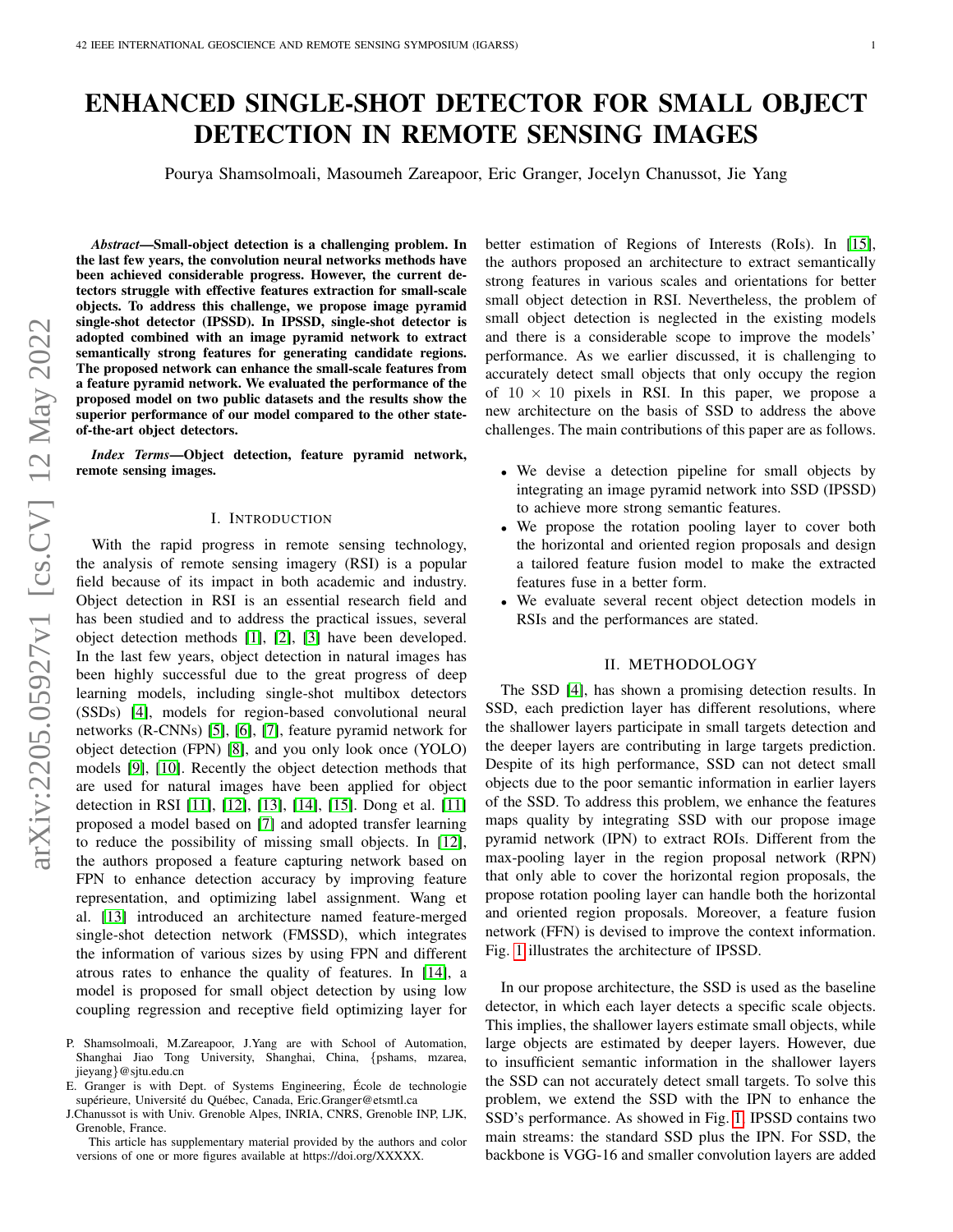

<span id="page-1-0"></span>Fig. 1. Pipeline of IPSSD. (a) Network architecture. SSD is adopted with (b) the image pyramid network to extract candidate regions. (c) and (d) shows the RPN and the FFN architecture respectively.

for better feature extraction. In our model, layers of IPN in different scales are integrated into the SSD's layers using FFN.

# *A. Image pyramid network*

The standard FPNs [\[8\]](#page-3-7) are not computationally efficient and efficient as various scales of each image is processed by a CNN. To handle this problem, we propose an effective model to generate object candidates through RPN in IPN [\[7\]](#page-3-6). The network contains a down-scaling process. The IPN as input receives different size images to generate a set of box offsets. Then according to scales of box offset, the module picks a feature map in the optimum size. Firstly form input image  $X$ , the model generates multi-scale image  $X_p = \{x_1, x_2, ..., x_n\}$ by down-scaling the input image  $X$ , where,  $n$  denotes the layers of IPN. To build multi-scale feature maps, the images are processed by the IPN  $S_p = \{s_1, s_2, ..., s_n\}$ , where,  $S_p$ denotes the features of each layer. The IPN has two  $1 \times 1$  and two  $3 \times 3$  Conv layers with different number of channels.

#### *B. Oriented candidate regions network*

The standard RPN takes the anchor to create the ROIs. Nevertheless, in RSI, the objects have a tiny scale with various orientations. Indeed, the horizontal candidates created by the standard RPN are not sufficient for challenging objects in the RSIs. To address this problem, we modify the standard RPN as follows: 1) We deleted the last three fully connected and softmax layers; 2) a network called  $reg-conv$  is added before the convolutional layer  $conv[5-3]$ ; 3) a convolution kernels with a size of  $3 \times 3 \times 512$  is employed to generate the 512D feature vector on the categorised feature maps; 4) the generated feature vector is processed by the pred−score and pred−bbox layers. For the oriented anchor scheme we followed [\[11\]](#page-3-10) to create ROIs with various orientations and generate more suitable regions for a better small target detection. More specific, the candidate region  $H \times W$  is splitted into several sub-regions. Thus, the sub-regions have the equivalent orientation as of the

candidate region and each sub-region has size of  $S_h \leftarrow \frac{h}{H}$ ,  $S_w \leftarrow \frac{w}{W}$ . In our model the rotation region proposal for each input is defined by  $(x, y, h, w, \theta)$ , in which  $(x, y)$  is the centre of bounding box,  $(h, w)$  are the height and width of bounding box (bbox) respectively, and  $\theta$  denotes the standpoint from the absolute direction of the  $x$ -axis to the long side of the oriented bbox with a spatial size  $S$ . Therefore, the upper left corner of each sub-region is calculated as:

$$
x_0, y_0 \leftarrow x - \frac{h}{2} + uS_h, y - \frac{w}{2} + vS_w
$$
 (1)

in which  $u \in \{0, 1, ..., H - 1\}$ ,  $v \in \{0, 1, ..., W - 1\}$  and the rotated coordinate of  $(x_0, y_0)$  computed as follows:

$$
\begin{aligned} \n\acute{x} \leftarrow (x_0 - x)\cos\theta + (y_0 - y)\sin\theta + x \\ \n\acute{y} \leftarrow (y_0 - y)\cos\theta + (x_0 - x)\sin\theta + y \n\end{aligned} \tag{2}
$$

#### *C. Feature fusion network*

To improve the spatial information, we introduce the FFN to combine features from the IPN layers with the SSD layers (see Fig.  $2(d)$ ). In the FFN, first, the output of IPN layer goes through a  $3 \times 3$  and  $1 \times 1$  conv layers, however, the output of each SSD layer only goes through a  $1 \times 1$  conv layer. Then, the features of each IPN layer  $l_{n-1}$  and SSD layer  $l_n$  are combined via addition. Then, there are a  $3 \times 3$  and  $1 \times 1$  Conv layers for detection  $d_n = R(\eta(l_{n-1}) \oplus \eta_n(l_n))$ , where,  $\eta_n(.)$  denotes the processes including a  $1 \times 1, 3 \times 3$  Conv, BN layers, and R represents the ReLU activation.

# III. EXPERIMENTS

In this section, the performance of our model is evaluated compare to the other approaches on 3 classes of the DOTA [\[16\]](#page-3-15) and NWPU VHR-10 [\[11\]](#page-3-10) datasets for small object detection. DOTA and NWPU VHR-10 are two large RSI dataset use for object detection and contains 15 and 10 classes of objects respectively with various scales and orientations.

For training and testing phase, the images are divided into the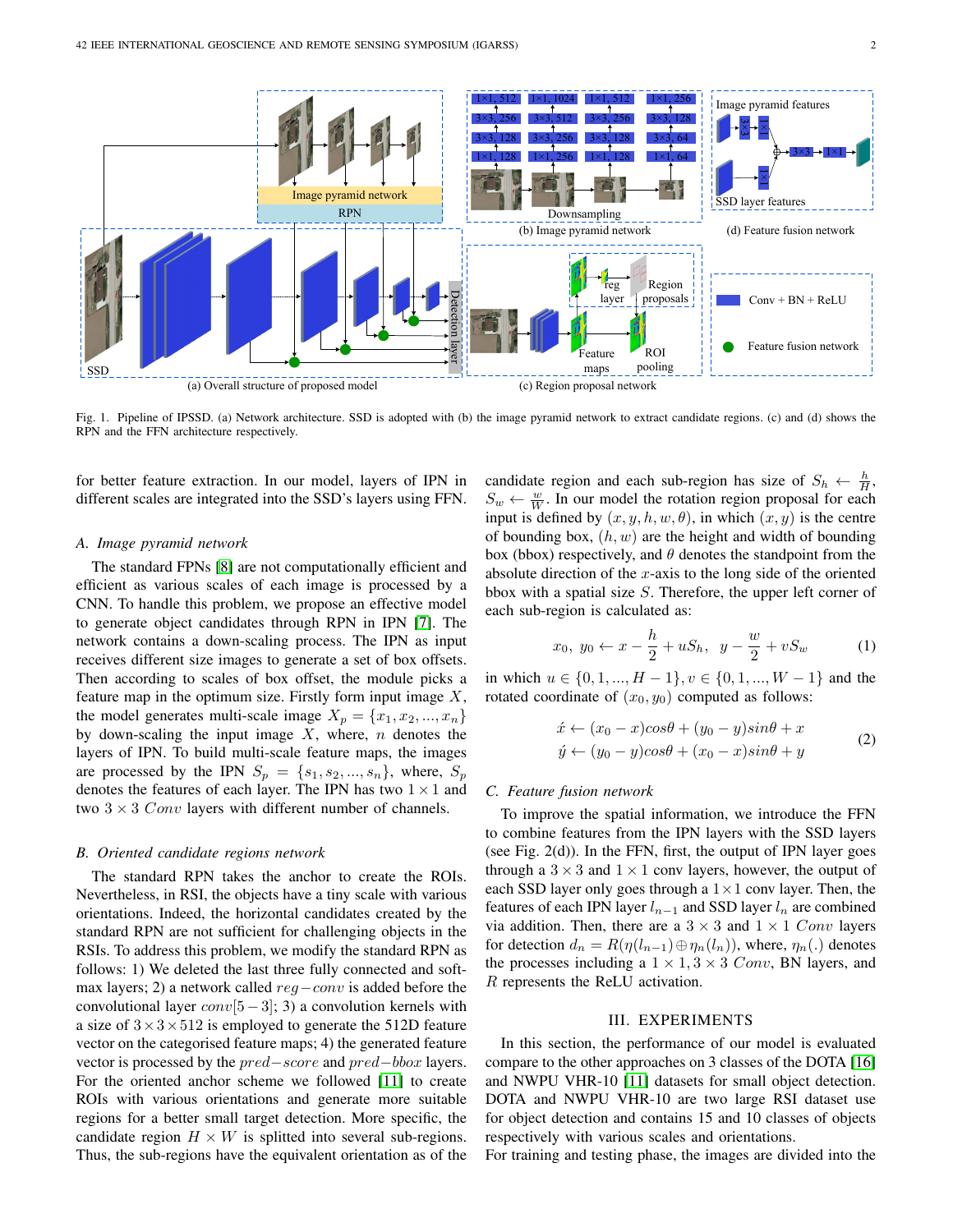

<span id="page-2-2"></span>Fig. 2. Qualitative detection results comparison on small objects of DOTA.

 $600 \times 600$  pixels patches with an overlap of 100 pixels. Since, the number of images are not enough for training, to increase the number of images in training set, we apply rotation, and rescaling. All our experiments were conducted on a Tesla P-40 GPU. Our model is implemented using Pytorch. The model uses VGG-16 as the backbone which pre-trained on the ImageNet and fine-tuned on RSI dataset. The SSD uses  $(Conv4)$  and the fully connected layer  $(FC)$  layers of VGG-16 is transformed to a Conv layers. In SSD the last FC layer of the VGG-16 is changed to several small ranges Conv layers: [Conv8, ..., Conv11], with various feature sizes. The layers of SSD are merged with their corresponding layers in IPN by using the FFN. To train our model we adopt Adam as the optimizer and use the initial learning rate of  $0.0001$  for  $30k$ epochs, and gradually reduce it to  $0.00001$  for another  $20k$ epochs. we set the batch size to 8 and momentum to 0.9.

# *A. Model Comparison*

To evaluate the performance of the IPSSD for small object detection, several state-of-the-art models are selected for both quantitative and qualitative comparison.

In Tables [I](#page-2-0) and [II,](#page-2-1) we report the detection results of our model compare to the other approaches on three small object categories of the DOTA and NWPU datasets. The detection rate of SSD on the DOTA is 70.72 mAP while processing at 64 FPS. FMSSD [\[13\]](#page-3-12) achieves the detection rates of 78.06 mAP while processing at 22 FPS. However, IPSSD achieves 79.24 mAP detection rate while processing at 53 FPS. In

<span id="page-2-0"></span>TABLE I COMPARISON OF THE PERFORMANCE FOR SMALL OBJECT DETECTION ON THE TEST SET OF DOTA FOR HBB TASK.

| Methods           | Plane | SV    | Ship  | mAP   | <b>FPS</b> |
|-------------------|-------|-------|-------|-------|------------|
| SSD [4]           | 79.64 | 62.13 | 70.41 | 70.72 | 64         |
| Sig-NMS<br>[11]   | 86.97 | 66.19 | 74.33 | 75.83 | 31         |
| <b>FMSSD</b> [13] | 89.14 | 68.32 | 76.73 | 78.06 | 22         |
| <b>IPSSD</b>      | 89.09 | 71.39 | 77.26 | 79.24 | 53         |

<span id="page-2-1"></span>TABLE II COMPARISON OF THE PERFORMANCE FOR SMALL OBJECT DETECTION ON THE TEST SET OF NWPU.

| Methods           | Plane | Ship  | Vehicle | mAP   | <b>FPS</b> |
|-------------------|-------|-------|---------|-------|------------|
| SSD [4]           | 85.16 | 76.51 | 62.14   | 74.59 | 64         |
| Sig-NMS<br>[11]   | 90.94 | 81.03 | 78.12   | 83.36 | 31         |
| <b>FMSSD</b> [13] | 99.72 | 89.90 | 88.23   | 92.61 | 22         |
| <b>IPSSD</b>      | 99.63 | 91.07 | 89.35   | 93.35 | 53         |

Fig. [2](#page-2-2) we evaluate the performance of IPSSD compare to the other approaches.As the results show, IPSSD can stably produces precise results. Our model also on the NWPU dataset outperforms the state-of-the-art models. Our detector achieves 93.35% mAP detection rate. This progress is result of the following components.

- 1) By combining the IPN into the SSD, we create an architecture where each image scale is featurized and resulted in improving the performance of our detector.
- 2) The FFN can enhance the attention of our proposed model to the whole object parts, which resulted in more accurate small object detection.

Fig. [3](#page-2-3) shows the curve plot of mean localization error and confusions with background on the DOTA. As demonstrated, IPSSD has better performance in comparison with the other models.

#### IV. CONCLUSION

In this paper, we proposed an effective architecture by adopting image pyramid network into SSD to extract more semantic features for small target detection in RSIs. We conducted extensive experiments on two public datasets and the results show that our model performs better than the other state-of-the-art approaches for detecting small objects.



<span id="page-2-3"></span>Fig. 3. Performance evaluation.